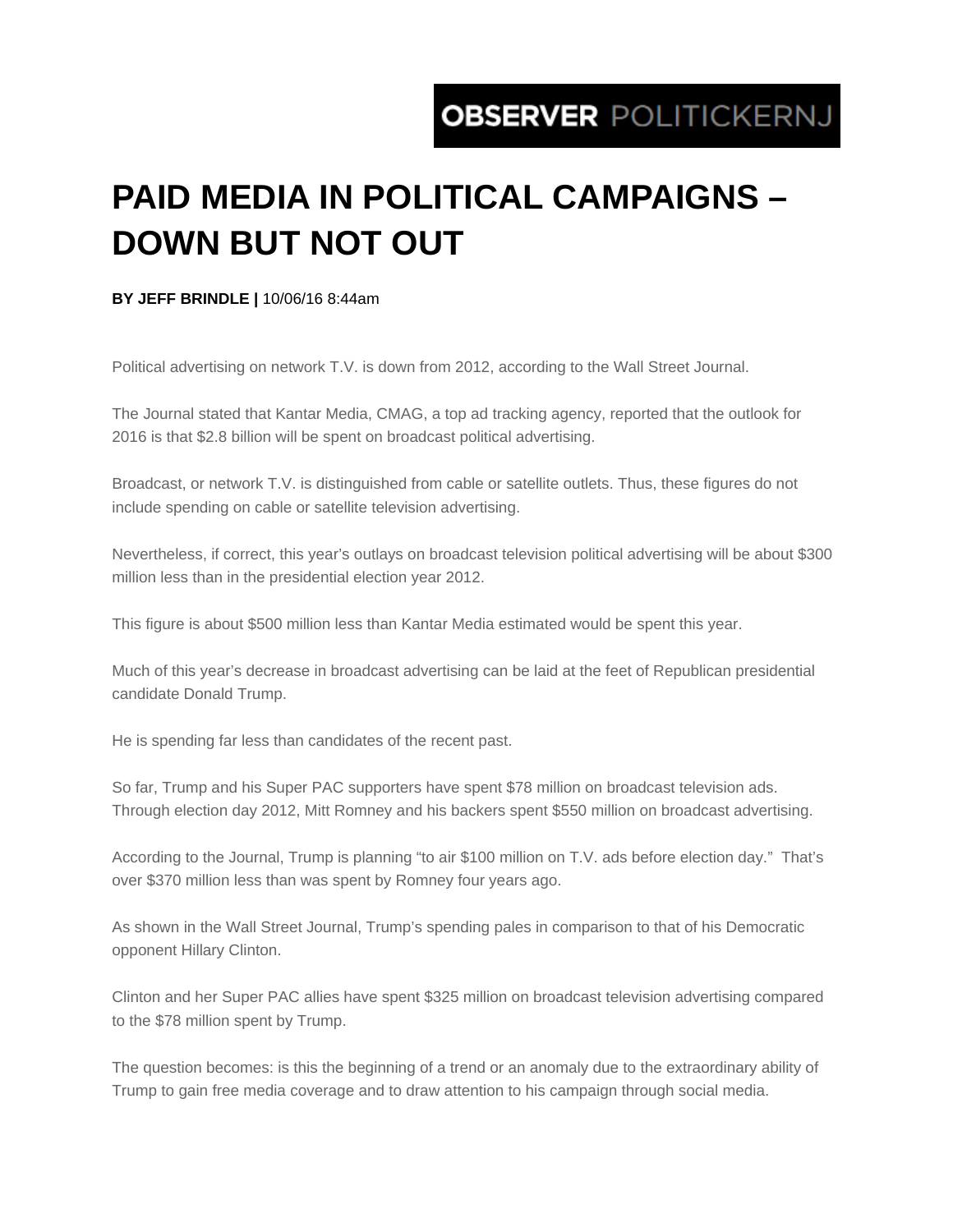My guess is that it is an anomaly and that at least for the foreseeable future campaigns, both national and state, will be run in the more conventional fashion using the tried and true methods of paid mass advertising and get-out-the vote efforts.

There are reasons for this. There are not many candidates, if any, that can match Trump's singular personality and P.R. instincts; the anti-establishment mood will not last forever; and the inclination to substitute social media for more traditional media will not consume the entire population for at least a few years to come.

For example, New Jersey will hold its gubernatorial election next year. For all intents and purposes that campaign has already begun, earlier than ever.

While social media will be used more extensively than in gubernatorial campaigns of the past, it will in no way approximate methods of messaging undertaken through cable T.V., radio, and direct mail.

In the general election of 2013 almost 80 percent of all spending by the two gubernatorial candidates went for mass communications. This percentage consisted mainly of television and radio and to a lesser extent print media, including direct mail.

Very little, if at all, went for social media advertising. Moreover, given the fact that New Jersey lies between the New York and Philadelphia media markets, the opportunity for candidates to obtain free media coverage is negligible.

Therefore, next year's gubernatorial election will be conducted in the traditional manner, with spending on television and other traditional means of mass advertising to rise.

In fact, as noted above, the campaign for governor is off to a fast start, and that includes spending.

Independent groups supporting potential candidates have already raised \$22 million and spent \$8 million, and it's not even 2017- the actual election year. If the trend in spending by 501c groups and Super PACs continues, New Jersey can expect spending by outside groups to far and away exceed the \$41 million spent by these groups in 2013.

Of course, this spending is in addition to that which will be done by the candidates themselves. Fortunately, New Jersey supports a Gubernatorial Public Financing Program that is considered the gold standard for such programs throughout the nation.

With independent groups becoming so dominant in state elections the public financing program is needed more than ever. In providing matching funds to candidates it allows them to retain control over their messages without having to surrender their campaigns to these often anonymous groups.

Moreover, the program further assures that the public will again be subject to a traditional campaign with an emphasis on the important issues facing the state.

This year's election cycle is out of the norm. Next year will be different, though, with a return to normalcy.